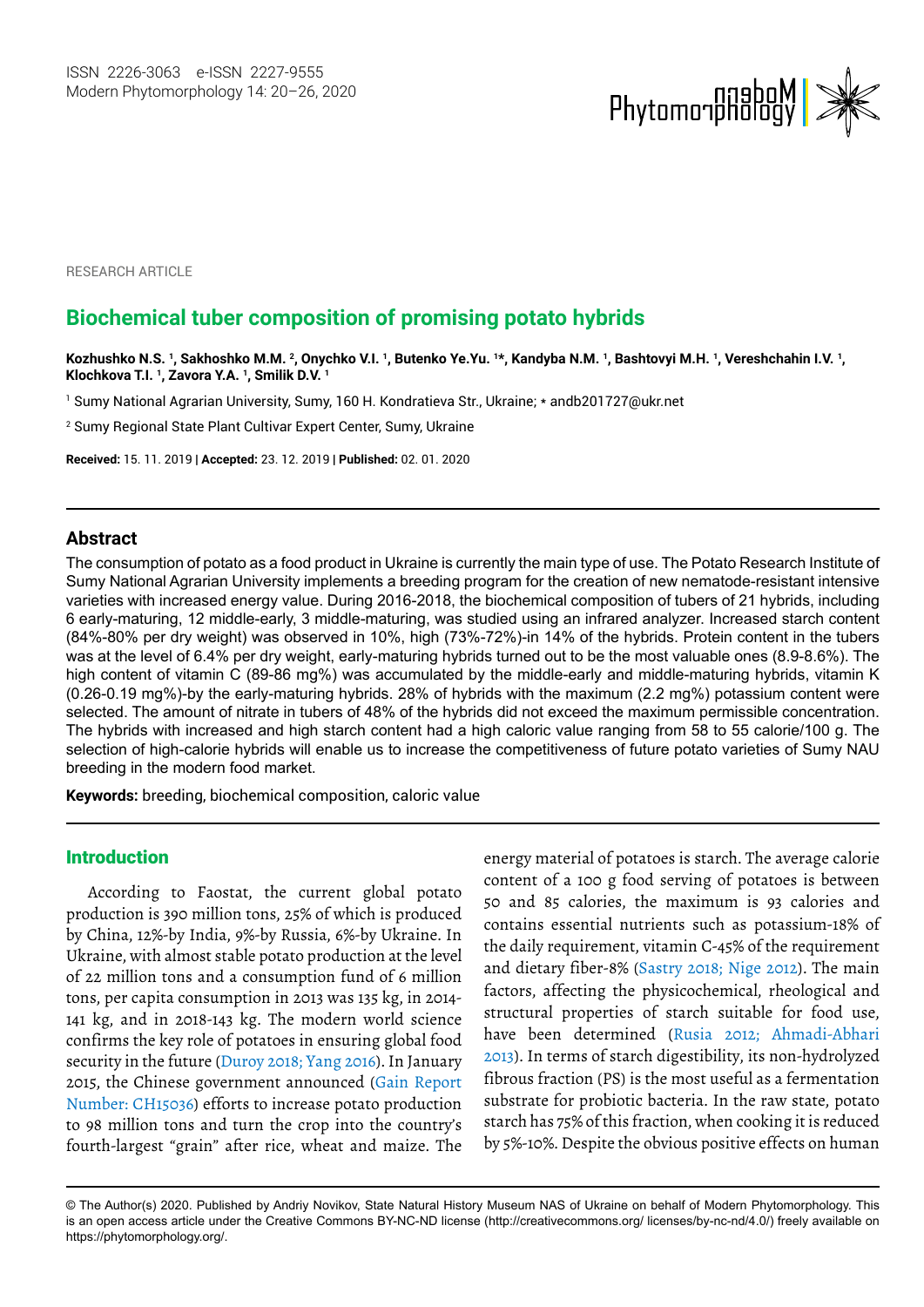health at a rate of 20 g per day, daily PS consumption in Europe, India, New Zealand, Austria, and the United States ranges from 2 to 10 g, in China-18 g, and in developing countries, it can reach 40 g (Dupuis, Liu 2019). The importance of the nutritional value of potatoes is in large amounts of carotenoids in yellow-fleshed tubers (Sulli 2017), with different coloring-vitamins C, B6, and B9. Potatoes are well known as a source of potassium (Duroy, Brown 2019).

The Potato Research Institute of the North-Eastern region of Ukraine as part of Sumy NAU creates new nematode-resistant intensive varieties of potatoes with increased and high nutritional value and at the same time suitable for industrial processing. The creation of new generation potato hybrids has determined the direction of modern research (Grudzińska 2016; Cátia 2019).

The goal of the research is to assess the biochemical composition of potato hybrid tubers. The objectives of the research are to identify the most promising hybrids in terms of energy and nutritional value.

### Materials and Methods

Potato hybrids originating from 19 hybrid combinations and two from self-pollination with the involvement of nematode-resistant forms of Belarusian (63%), the Ukrainian (23%) and foreign (15%) breeding were used as the parent material. 21 hybrids, including 28.6% of early-maturing, 57.1% of middle-early and 14.3% of middle-maturing forms, were studied.

The hybrids had high rates of economic viability. At the average value of commercial yield at the level of 40.5 t/ha, the variation was 58-33 t/ha. 10% of hybrids (205.791- 3, 205.792-205, 203.703-3, 99.523-7) were characterized by the yield of 58-44 t, 33%-43-40 t/ha and 57% of hybrids-39-33 t/ha. The dry matter content of commercial tubers of early-maturing hybrids was 17.9%, middle-early-23.1% and middle-maturing-28.4%, standard-25, and 28.6%. The components of the biochemical composition of commercial tubers were studied using an infrared analyzer; the caloric value of hybrids was calculated based on the output of the number of calories from 100 g of the product by the express method of Honcharov M. D.

The study was carried out during 2016-2018 with the cultivation of parent material in the scheme of the breeding process in the experimental field of the educational and scientific production complex of Sumy NAU with the use of drip irrigation. Different weather conditions of the potato growing season according to the Institute of Agriculture of the North-East of NAAS (2016-water logging, 2017-sufficient moisture, 2018-drought) led to an objective assessment of the study results.

# Results and Discussion

The biochemical composition of tubers is one of the most important indicators of the nutritional value of potatoes (Tab. 1).

Any food should correspond to physiological saturation and be tasty. The elements of the physiological usefulness of food have the following groups: energy sources (carbohydrates), proteins, vitamins, and minerals. Therefore, the nutritional assessment of potato hybrids is differentiated by these main groups of elements.

Thus, starch with its average content in the tubers of hybrids amounting to 64% per dry weight, the minimum content was 45, the maximum-84%. An increased starch content (84%-80%) was observed in 10%, high (73%-72%) in 14% of hybrids. According to the indicator value, the middle-maturing hybrids are the most valuable ones (205.786-72, 205.798-45), the middle-early (99.523-7, 205.780-8) and middle-maturing hybrids (205.782-24) are valuable. In general, the starch content of tubers grew from early-maturing (49.8%) and middle-early (63.7%) to middle-maturing forms (79%). Reducing sugars were accumulated in a greater degree by early-maturing hybrids (0.22%), in a lesser degree-by the middle-early (0.14%) and middle-maturing (0.09%) hybrids. Almost in all of the studied samples, except for 205.785-25, the level of reducing sugars do not exceed the optimal value that is very important when using raw potatoes.

Crude protein content averaged 9.6% with a range of 7.20 to 13.39%. It has been revealed that the level of the indicator depends on the biological characteristics of the studied hybrids. The early-maturing hybrids are characterized by a high content of crude protein-11.1%, tubers of the middle-early forms-9.27%, and middlematuring-only 7.83%. Along with the high content of crude protein in the early-maturing hybrids, some middleearly forms by this indicator reach almost the same level-205.783-13 (10.72%), 203.703-3 (10.57%), 205.780-89  $(10.41\%).$ 

It is well known that on average, raw potato protein is 60% protein. According to the results obtained, this indicator in the tubers of the studied hybrids is 66.6%, of which the early-maturing and middle-early hybrids are characterized by the indicator amounting to 68.8%, and middle-maturing-60.5%. The studied hybrids differ in the quantitative content and qualitative composition of proteins (Tab. 2).

The average protein content is 6.4% per dry weight with growth from the middle-maturing (4.74%) to middle-early (6.37%) and early-maturing (8.06%) forms. According to the quantitative protein content, the most valuable (8.97%-8.58%) have turned out to be the early-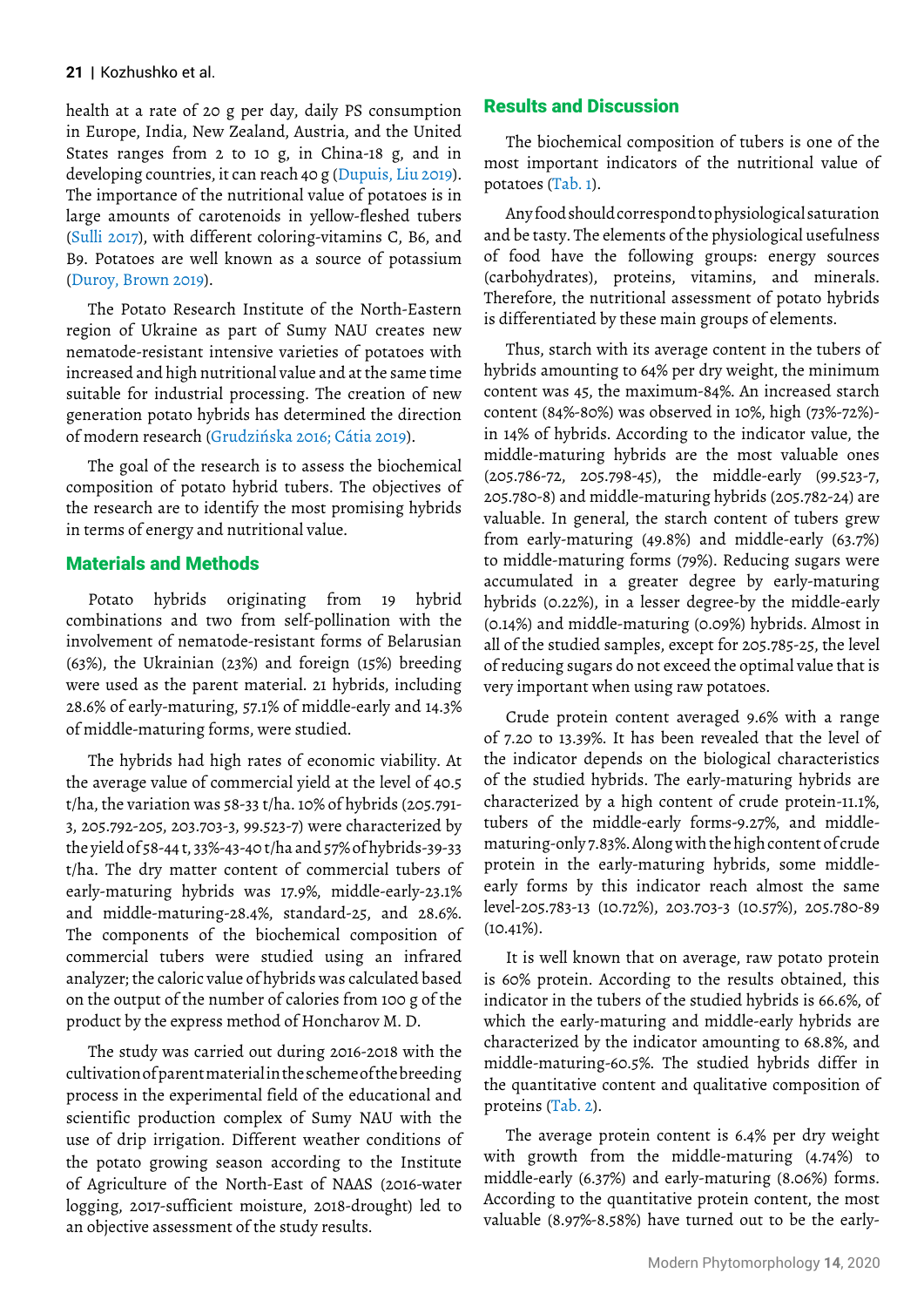|                 | Starch,% per raw |        |                               | Content,% per dry weight |         |        | The ratio of starch to |  |
|-----------------|------------------|--------|-------------------------------|--------------------------|---------|--------|------------------------|--|
| Breeding number | weight           | Starch | reducing sugars crude protein |                          | Protein | Lipids | protein                |  |
|                 |                  |        | Early-maturing                |                          |         |        |                        |  |
| 203.703-2       | 14.2             | 57.9   | 0.22                          | 12.39                    | 8.58    | 1.12   | 6.7                    |  |
| 205.792-205     | 11.9             | 50.9   | 0.18                          | 11.57                    | 7.44    | 1.16   | 6.9                    |  |
| 99.517-39       | 11.9             | 50.9   | 0.20                          | 10.88                    | 8.97    | 0.91   | 5.7                    |  |
| 205.785-25      | 11.0             | 47.9   | 0.30                          | 12.01                    | 7.36    | 1.14   | 6.5                    |  |
| 99.523-15       | 10.7             | 47.0   | 0.29                          | 11.50                    | 7.22    | 1.16   | 6.5                    |  |
| 205.791-3       | 10.0             | 44.8   | 0.19                          | 11.93                    | 8.80    | 0.82   | 5.1                    |  |
| Average         | 11.6             | 49.8   | 0.22                          | 11.71                    | 8.06    | 1.05   | 6.2                    |  |
|                 |                  |        | Middle-early                  |                          |         |        |                        |  |
| 99.523-7        | 18.7             | 71.8   | 0.03                          | 8.14                     | 5.61    | 1.30   | 12.8                   |  |
| 205.780-8       | 18.7             | 71.8   | 0.21                          | 10.41                    | 6.21    | 1.06   | 10.6                   |  |
| 205.776-26      | 17.7             | 68.7   | 0.17                          | 8.18                     | 4.91    | 0.91   | 13.7                   |  |
| 203.703-3       | 17.5             | 68.2   | 0.24                          | 10.57                    | 7.15    | 1.40   | 9.5                    |  |
| 98.488-17       | 15.9             | 63.7   | 0.03                          | 8.58                     | 5.92    | 1.13   | 10.8                   |  |
| 205.770-13      | 15.4             | 61.8   | 0.06                          | 9.00                     | 6.71    | 1.25   | 9.2                    |  |
| 205.783-13      | 15.4             | 61.8   | 0.25                          | 10.72                    | 6.99    | 0.88   | 8.8                    |  |
| 99.545-4        | 14.7             | 59.5   | 0.12                          | 9.20                     | 5.42    | 0.99   | 9.3                    |  |
| 204.723-8       | 14.7             | 59.5   | 0.23                          | 8.95                     | 6.24    | 0.97   | 9.6                    |  |
| 205.781-9       | 14.7             | 59.5   | 0.11                          | 9.20                     | 7.16    | 1.33   | 8.3                    |  |
| 99.546-3        | 14.4             | 58.7   | 0.17                          | 9.44                     | 6.32    | 0.99   | 9.3                    |  |
| 205.788-3       | 14.4             | 58.7   | 0.07                          | 8.79                     | 6.83    | 1.48   | 10.6                   |  |
| Average         | 16.0             | 63.7   | 0.14                          | 0.14                     | 6.37    | 1.14   | 10.1                   |  |
|                 |                  |        | Middle-maturing               |                          |         |        |                        |  |
| 205.798-45      | 23.0             | 84.3   | 0.04                          | 7.67                     | 4.38    | 1.24   | 19.1                   |  |
| 205.786-72      | 21.7             | 80.4   | 0.09                          | 8.63                     | 4.99    | 0.99   | 18.7                   |  |
| 205.782-24      | 19.0             | 72.6   | 0.15                          | 7.20                     | 5.56    | 0.87   | 13.2                   |  |
| Average         | 21.2             | 79.0   | 0.09                          | 7.83                     | 4.74    | 1.03   | 16.7                   |  |

**Table 1.** Features of the biochemical composition of potato hybrid tubers, the average for 2016-2018.

**Table 2.** The qualitative composition of proteins of potato hybrids, the average for 2016-2018.

|                 |        | Aminoacids, % per dry weight |             | The ratio of dispensable and | Content of indispensable |  |
|-----------------|--------|------------------------------|-------------|------------------------------|--------------------------|--|
| Maturity group  | Amount | Indispensable                | dispensable | indispensable amino acids    | amino acids.%            |  |
| Early-maturing  | 5.13   | 3.25                         | .88         | .73                          | 40.8                     |  |
| Middle-early    | 3.67   | 2.29                         | .70         | .62                          | 36.7                     |  |
| Middle-maturing | 3.86   | 2.46                         | .40         | . 75                         | 50.0                     |  |

maturing hybrids 99.517-39, 203.703-2, 205.791-3. The composition of valuable hybrids in terms of the protein content of more than 7% should include the three earlymaturing forms-205.792-205, 205.785-25 and 99.523-15 and the two middle-early ones, namely-205.781-9 and 203.703-3.

The analysis of the expression of such indicator as the ratio of starch to protein has revealed its clear increase by the group of hybrid maturity from early-maturing (6.2) to middle-early (10.1) and middle-maturing (16.7). The middle-maturing hybrids 205.786-72 and 205.798-45 are characterized by the greater amount of indispensable amino acids as part of the protein (59-53%), then the middle-early hybrids 205.780-8 and 205.783-13 (50%- 48%) and the early-maturing hybrids 99.523-15, 203.703- 2, 205.785-25(49%-48%). Proteins of middle-maturing hybrids are 50% composed of indispensable amino acids, early-maturing-40.8%, middle-maturing-36.7%. The early-maturing 205.785-25, 99.523-15 and the middle-early 205.783-13 hybrids were characterized by the greater ratio

(2.2-2.1) of indispensable to dispensable amino acids; the ratio 2.0-1.8 is observed in 28.6% of the hybrids of different maturity forms: 99.523-7, 205.786-72, 205.770-13, 205.776-26, 205.780-8, 203.703-2 have the ratio of 2.0-1.8; 38% hybrids 205.798-45, 205.782-24, 205.788-3, 205.792- 205, 203.703-3, 205.791-3 are characterized by the ratio of 1.7-1.5 and 19%.

Fewer hybrids have the ratio of dispensable and indispensable amino acids amounting to 1.4-1.2. These hybrids include the middle-early hybrids 98.488-17, 99.546-3, 204.723-8 and the early-maturing one-99.517- 39. The data are given in Tab.  $3$  indicate the qualitative composition of indispensable amino acids of potato hybrids.

Lysine is of particular importance, and its daily need of the human body is 5.2 grams. By the average lysine content of 0.12%, the early-maturing hybrids are characterized by a higher content, the most valuable of these hybrids are the hybrid 205.703-2 (0.46%), then 205.785-25 (0.27%),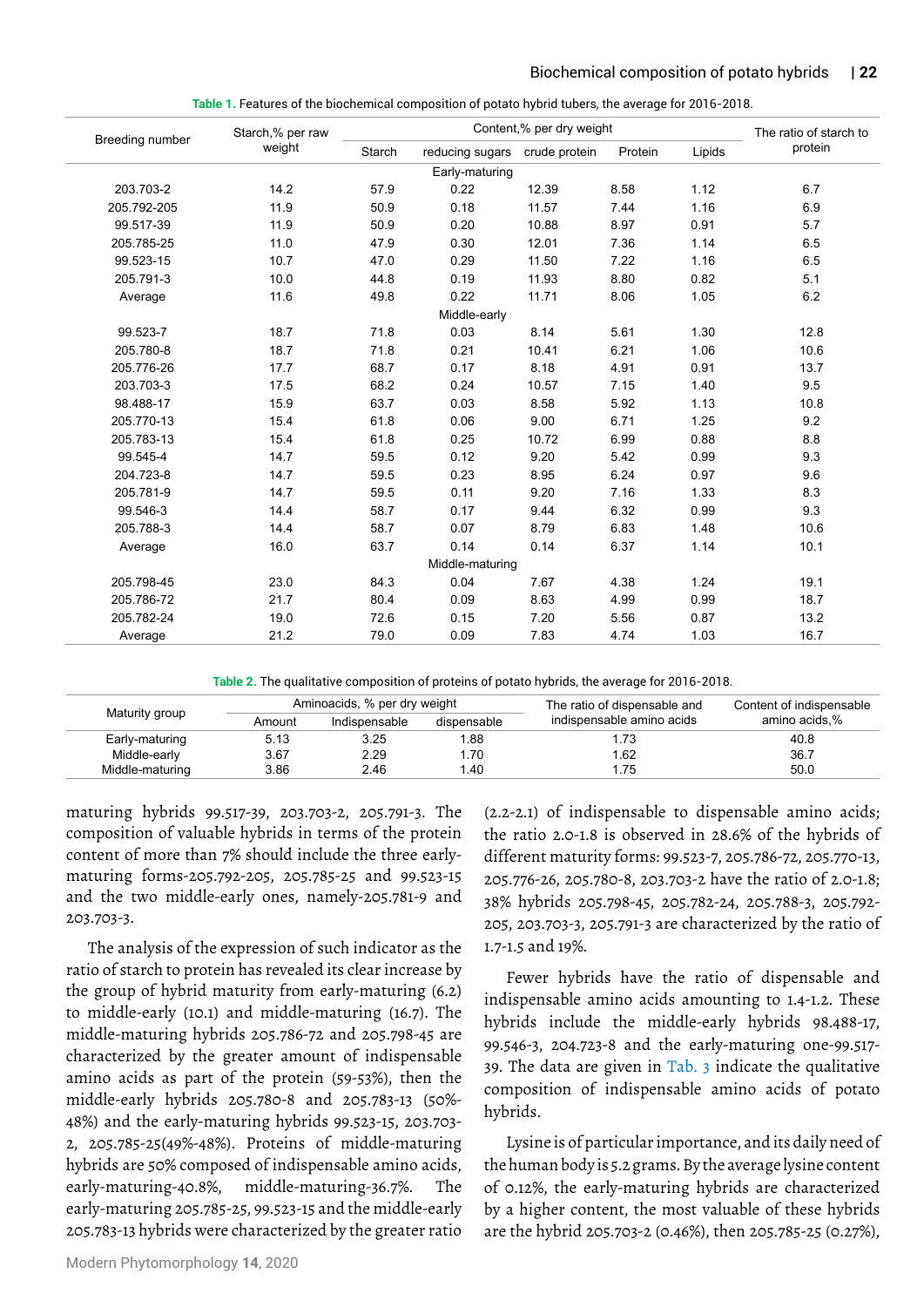#### **23** | Kozhushko et al.

| Table 3. Content of indispensable amino acids in potato hybrid tubers, the average for 2016-2018. |  |  |  |
|---------------------------------------------------------------------------------------------------|--|--|--|
|---------------------------------------------------------------------------------------------------|--|--|--|

|                 |        |         | Content, % per dry weight |           |                 |               |          |          |           |      |                      |
|-----------------|--------|---------|---------------------------|-----------|-----------------|---------------|----------|----------|-----------|------|----------------------|
| Breeding number | Valine | Leucine | Isoleucine                | Threonine | lysine          | phenylalanine | tyrosine | Arginine | histidine |      | glutamine methionine |
|                 |        |         |                           |           | Early-maturing  |               |          |          |           |      |                      |
| 203.703-2       | 0.40   | 0.38    | 0.19                      | 0.29      | 0.46            | 0.25          | 0.27     | 0.63     | 0.14      | 1.01 | 0.09                 |
| 99.523-15       | 0.32   | 0.27    | 0.14                      | 0.15      | 0.25            | 0.20          | 0.40     | 0.66     | 0.16      | 0.96 | 0.05                 |
| 205.785-25      | 0.35   | 0.24    | 0.12                      | 0.17      | 0.27            | 0.18          | 0.23     | 0.60     | 0.14      | 1.21 | 0.05                 |
| 205.791-3       | 0.37   | 0.26    | 0.13                      | 0.21      | 0.24            | 0.17          | 0.40     | 0.61     | 0.11      | 0.30 | 0.06                 |
| 99.517-39       | 0.34   | 0.21    | 0.18                      | 0.22      | 0.19            | 0.14          | 0.32     | 0.34     | 0.09      | 0.69 | 0.07                 |
| 205.792-205     | 0.35   | 0.16    | 0.10                      | 0.15      | 0.10            | 0.17          | 0.36     | 0.63     | 0.06      | 0.54 | 0.04                 |
| Average         | 0.36   | 0.25    | 0.14                      | 0.17      | 0.23            | 0.17          | 0.32     | 0.57     | 0.10      | 0.78 | 0.05                 |
|                 |        |         |                           |           | Middle-early    |               |          |          |           |      |                      |
| 205.783-13      | 0.29   | 0.29    | 0.12                      | 0.19      | 0.25            | 0.17          | 0.29     | 0.58     | 0.12      | 1.01 | 0.06                 |
| 205.780-8       | 0.27   | 0.30    | 0.12                      | 0.23      | 0.18            | 0.14          | 0.38     | 0.43     | 0.10      | 0.92 | 0.07                 |
| 205.788-3       | 0.21   | 0.20    | 0.11                      | 0.14      | 0.04            | 0.08          | 0.31     | 0.47     | 0.08      | 0.81 | 0.04                 |
| 99.523-7        | 0.21   | 0.20    | 0.12                      | 0.16      | 0.04            | 0.08          | 0.40     | 0.39     | 0.08      | 0.70 | 0.05                 |
| 203.703-3       | 0.21   | 0.09    | 0.08                      | 0.09      | 0.01            | 0.03          | 0.47     | 0.23     | 0.06      | 0.92 | 0.02                 |
| 205.776-26      | 0.14   | 0.16    | 0.07                      | 0.08      | 0.01            | 0.04          | 0.38     | 0.40     | 0.08      | 0.83 | 0.02                 |
| 205.770-13      | 0.17   | 0.09    | 0.05                      | 0.01      | 0.04            | 0.03          | 0.39     | 0.32     | 0.06      | 1.00 | 0.02                 |
| 204.723-8       | 0.27   | 0.18    | 0.14                      | 0.18      | 0.04            | 0.07          | 0.23     | 0.33     | 0.07      | 0.47 | 0.05                 |
| 99.546-3        | 0.22   | 0.11    | 0.09                      | 0.12      | 0.02            | 0.03          | 0.23     | 0.29     | 0.06      | 0.76 | 0.03                 |
| 99.545-4        | 0.20   | 0.14    | 0.06                      | 0.08      | 0.01            | 0.06          | 0.22     | 0.43     | 0.09      | 0.51 | 0.02                 |
| 205.781-9       | 0.21   | 0.13    | 0.07                      | 0.07      | 0.02            | 0.05          | 0.25     | 0.43     | 0.08      | 0.50 | 0.02                 |
| 98.488-17       | 0.21   | 0.11    | 0.08                      | 0.15      | 0.02            | 0.06          | 0.23     | 0.39     | 0.08      | 0.44 | 0.05                 |
| Average         | 0.22   | 0.17    | 0.09                      | 0.12      | 0.05            | 0.07          | 0.31     | 0.38     | 0.08      | 0.75 | 0.04                 |
|                 |        |         |                           |           | Middle-maturing |               |          |          |           |      |                      |
| 205.786-72      | 0.21   | 0.27    | 0.12                      | 0.19      | 0.11            | 0.11          | 0.46     | 0.43     | 0.10      | 0.91 | 0.06                 |
| 205.798-45      | 0.16   | 0.22    | 0.10                      | 0.17      | 0.04            | 0.06          | 0.47     | 0.31     | 0.06      | 0.67 | 0.05                 |
| 205.782-24      | 0.11   | 0.16    | 0.08                      | 0.07      | 0.06            | 0.04          | 0.41     | 0.12     | 0.04      | 0.99 | 0.02                 |
| Average         | 0.16   | 0.21    | 0.10                      | 0.14      | 0.07            | 0.08          | 0.45     | 0.29     | 0.07      | 0.85 | 0.04                 |

99.523-15 (0.25%), 205.791-3 (0.24%) and the middle-early hybrid 205.783-13 (0.25%).

Among all indispensable amino acids in tubers of the hybrids studied, glutamine is characterized by the highest content-0.79%, which is 6.6 times more than lysine. The early-maturing and middle-maturing forms have almost the same value of glutamine content, respectively 0.78 and 0.75%, tubers of middle-maturing forms contain 0.85%. Of these, the hybrids 205.782-24 and 205.786-72 accumulate 0.99-0.91% of this amino acid. The earlymaturing hybrids 205.785-25 and 203.703-2 and middleearly hybrids 205.783-13, 205.770-13, 205.780-8, 203.703-3, with the higher content of glutamine amounting to 1.21- 0.92%, are identified.

The hybrids have the lower content of amino acids such as arginine (0.41%), tyrosine (0.36%), valine (0.25%) and leucine (0.21%). The amount of arginine and valine has increased from middle-maturing to early-maturing forms, leucine vice-versa. The content of leucine in earlymaturing and middle-maturing hybrids turned out to be greater than in the middle-early hybrids.

The amino acid such as threonine by average content (0.14%) is almost equal to the content of lysine. The content of such indispensable amino acids as isoleucine, phenylalanine, histidine, and methionine decreases from 0.11 to 0.04%. The early maturing forms are characterized

by a larger number of these amino acids. Vitamins and mineral elements belong to the third group of elements of physiological full value. The data on the amount of these substances depending on the group of maturity of the samples (Tab. 4).

With an average value of vitamin C in the tubers of the studied hybrids amounting to 82 mg%, the higher content is accumulated by the middle-early and middle-maturing (84 mg%) forms against the early-maturing one (78 mg%). The high content of vitamin C (89-86 mg%) is observed in such middle-early hybrids as 205.776-26, 205.781-9, 205.770-13, 99.545-4 and middle-maturing 205.782-24. In other hybrids of these maturity groups and in the earlymaturing hybrid 205.785-25, the content of vitamin C ranges from 85 to 80 mg%.

The early-maturing forms have a high content of carotenoids (0.26 mg%), which is 3 and 6 times higher than this figure in the middle-early and middle-maturing ones (0.07 and 0.03 mg%). Thus, the content of vitamin C grows from early-maturing to middle-maturing forms, vitamin K, on the contrary, decreases.

Among food products, potatoes are the main source of potassium. Daily consumption of 500 g of potatoes provides daily needs. We have distinguished 28.6% of hybrids with the maximum content of this element, the half of which is the middle-early forms 99.545-4, 205.770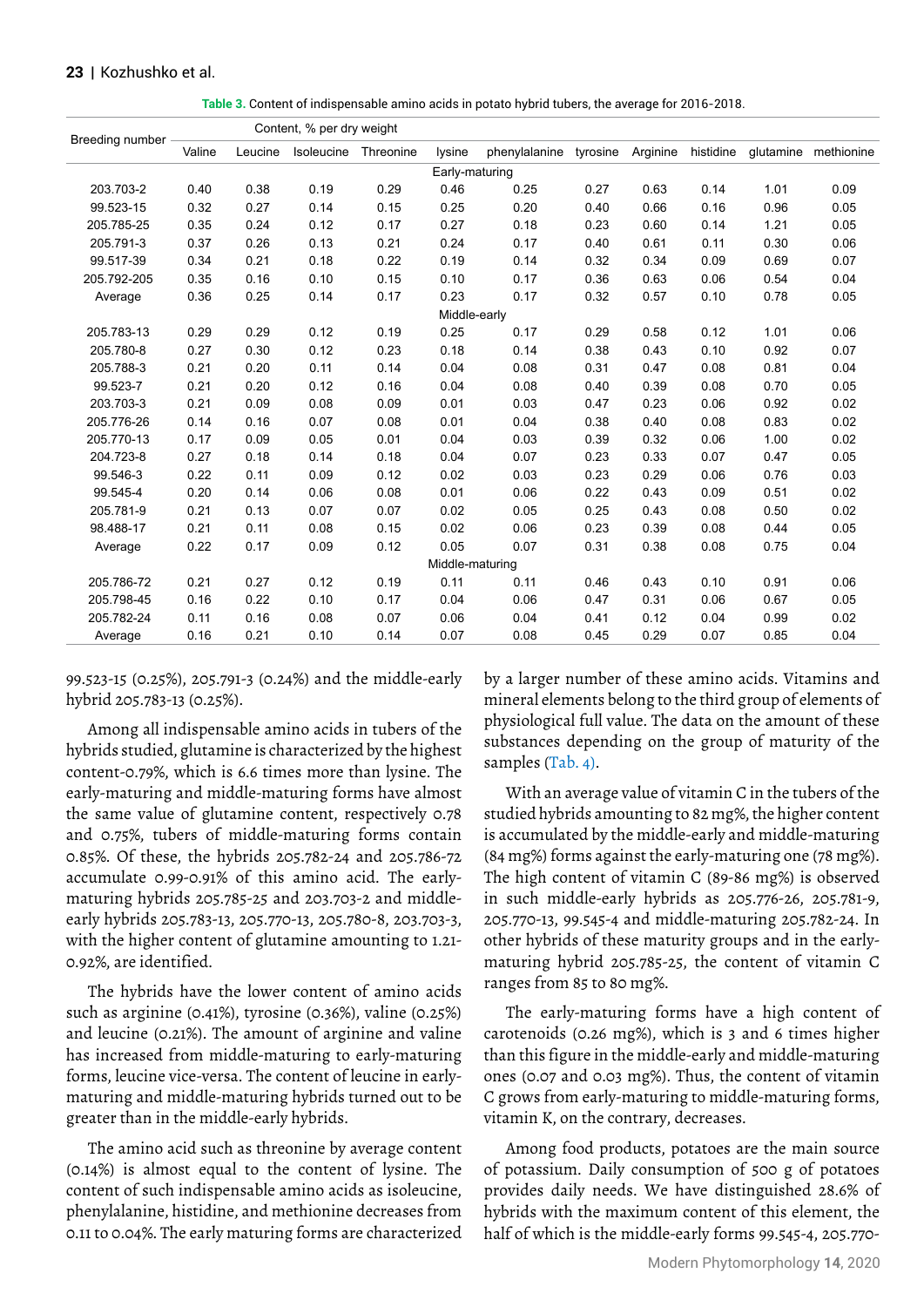13, 205.776-26, the second half is the middle-maturing forms 205.782-24, 205.786-72, 205.798-15. A greater amount of potassium is accumulated by the middlematuring (2.07 mg%) and middle-early forms (1.94 mg%) than early-maturing (1.59 mg%).

The amount of magnesium practically does not depend on the maturity group (0.12-0.11-0.10 mg%), the amount of phosphorus and potassium has tended to decrease from the early-maturing (0.23-0.34 mg%) and middle-early (0.20-0.23) to middle-maturing forms (0.19- 0.19 mg%). The data are given in Tab. 5.

The early-maturing hybrids with the increased and high content of vitamin K (0.26-0.19 mg%) such as 205.7913, 203.703-2, 205.792-205, 99.517-39, 99.523-15 and 205.785- 25 have been distinguished. These hybrids may be of great preventive value for consumption in areas contaminated with radionuclides.

It has been found that some hybrids with yellow and cream pulp contain carotenoids being 1.2 and 1.6 times more than white. The early-maturing hybrids 205.703-2, 205.791-3 with colored pulp and carotenoid content up to 0.26 mg% is of particular value. But according to the average data, only the trend in the influence of the tuber pulp coloring on the content of vitamins and mineral elements, including potassium has been revealed in the studied hybrids (Tab. 6).

**Table 4.** Distribution of vitamins and mineral elements by their content in tubers of hybrids of different maturity groups, the average for 2016-2018.

|                 |           |           |                  | Content, mg% per dry weight |      |      |        |  |  |
|-----------------|-----------|-----------|------------------|-----------------------------|------|------|--------|--|--|
| Maturity group  | Vitamin C | Vitamin K | Mineral elements |                             |      |      |        |  |  |
|                 |           |           |                  | Сa                          | Mg   |      | amount |  |  |
| Early-maturing  | 78.09     | 0.22      | 0.23             | 0.34                        | 0.12 | 1.59 | 2.18   |  |  |
| Middle-early    | 84.39     | 0.07      | 0.20             | 0.23                        | 0.11 | 1.94 | 2.48   |  |  |
| Middle-maturing | 84.73     | 84.73     | 0.19             | 0.19                        | 0.10 | 2.07 | 2.55   |  |  |

|                 |                                |                        |                 |      | Content,% per dry weight |      |        |      |
|-----------------|--------------------------------|------------------------|-----------------|------|--------------------------|------|--------|------|
| Breeding number | Dry matter,% per wet<br>weight |                        |                 |      |                          |      |        |      |
|                 |                                | vitamin C<br>vitamin K | P               | Ca   | Mg                       | Κ    | amount |      |
|                 |                                |                        | Early-maturing  |      |                          |      |        |      |
| 205.785-25      | 17.2                           | 80.56                  | 0.19            | 0.24 | 0.31                     | 0.13 | 1.71   | 2.58 |
| 205.792-205     | 18.3                           | 78.92                  | 0.21            | 0.22 | 0.32                     | 0.11 | 1.53   | 2.16 |
| 99.523-15       | 16.9                           | 78.92                  | 0.21            | 0.22 | 0.32                     | 0.11 | 1.53   | 2.18 |
| 205.791-3       | 16.1                           | 77.53                  | 0.26            | 0.23 | 0.36                     | 0.12 | 1.55   | 2.26 |
| 203.703-2       | 20.8                           | 75.40                  | 0.26            | 0.25 | 0.38                     | 0.12 | 1.57   | 2.32 |
| 99.517-39       | 18.3                           | 77.20                  | 0.21            | 0.22 | 0.34                     | 0.11 | 1.67   | 2.34 |
|                 |                                |                        | Middle-early    |      |                          |      |        |      |
| 205.776-26      | 24.7                           | 88.87                  | 0.01            | 0.19 | 0.16                     | 0.11 | 2.14   | 2.60 |
| 205.781-9       | 21.4                           | 87.43                  | 0.01            | 0.20 | 0.20                     | 0.11 | 1.95   | 2.46 |
| 205.770-13      | 22.2                           | 86.66                  | 0.01            | 0.19 | 0.19                     | 0.10 | 2.07   | 2.55 |
| 99.545-4        | 21.4                           | 86.21                  | 0.12            | 0.20 | 0.19                     | 0.12 | 2.00   | 2.51 |
| 205.788-3       | 21.1                           | 84.92                  | 0.01            | 0.20 | 0.20                     | 0.11 | 1.94   | 2.45 |
| 99.523-7        | 25.8                           | 84.76                  | 0.04            | 0.20 | 0.21                     | 0.10 | 1.96   | 2.44 |
| 98.488-17       | 22.9                           | 84.58                  | 0.10            | 0.19 | 0.23                     | 0.10 | 1.91   | 2.43 |
| 203.703-3       | 24.5                           | 83.80                  | 0.02            | 0.19 | 0.23                     | 0.11 | 1.98   | 2.57 |
| 99.546-3        | 21.1                           | 83.66                  | 0.07            | 0.19 | 0.24                     | 0.10 | 1.92   | 2.45 |
| 205.783-13      | 22.2                           | 81.77                  | 0.09            | 0.23 | 0.28                     | 0.12 | 1.81   | 2.44 |
| 204.723-8       | 21.4                           | 81.77                  | 0.15            | 0.20 | 0.27                     | 0.10 | 1.80   | 2.37 |
| 205.780-8       | 25.8                           | 78.21                  | 0.17            | 0.22 | 0.32                     | 0.11 | 1.81   | 2.46 |
|                 |                                |                        | Middle-maturing |      |                          |      |        |      |
| 205.782-24      | 26.1                           | 87.53                  | 0.01            | 0.17 | 0.15                     | 0.10 | 2.20   | 2.62 |
| 205.786-72      | 28.9                           | 83.57                  | 0.05            | 0.20 | 0.23                     | 0.11 | 2.00   | 2.54 |
| 205.798-45      | 30.3                           | 83.09                  | 0.04            | 0.19 | 0.21                     | 0.10 | 2.02   | 2.52 |

**Table 5.** Content of vitamins, mineral elements in tubers of potato hybrids, the average for 2016-2018.

**Table 6.** Effect of pulp coloring on the content of vitamins and potassium in potato hybrid tubers, the average for 2016-2018.

|               |     | Number of hybrids |                             |      | Content, mg% per dry weight |      |  |
|---------------|-----|-------------------|-----------------------------|------|-----------------------------|------|--|
| Pulp coloring |     |                   |                             |      | Mineral elements            |      |  |
|               | pcs |                   | %<br>Vitamin K<br>vitamin C |      | amount                      |      |  |
| White         |     | 33                | 83.4                        | 0.08 | 1.88                        | 2.42 |  |
| Light yellow  | 6   | 29                | 82.2                        | 0.10 | 1.88                        | 2.50 |  |
| Yellow        | 3   | 14                | 81.0                        | 0.10 | 1.81                        | 2.41 |  |
| Creamy        | 5   | 24                | 82.2                        | 0.13 | 1.84                        | 2.42 |  |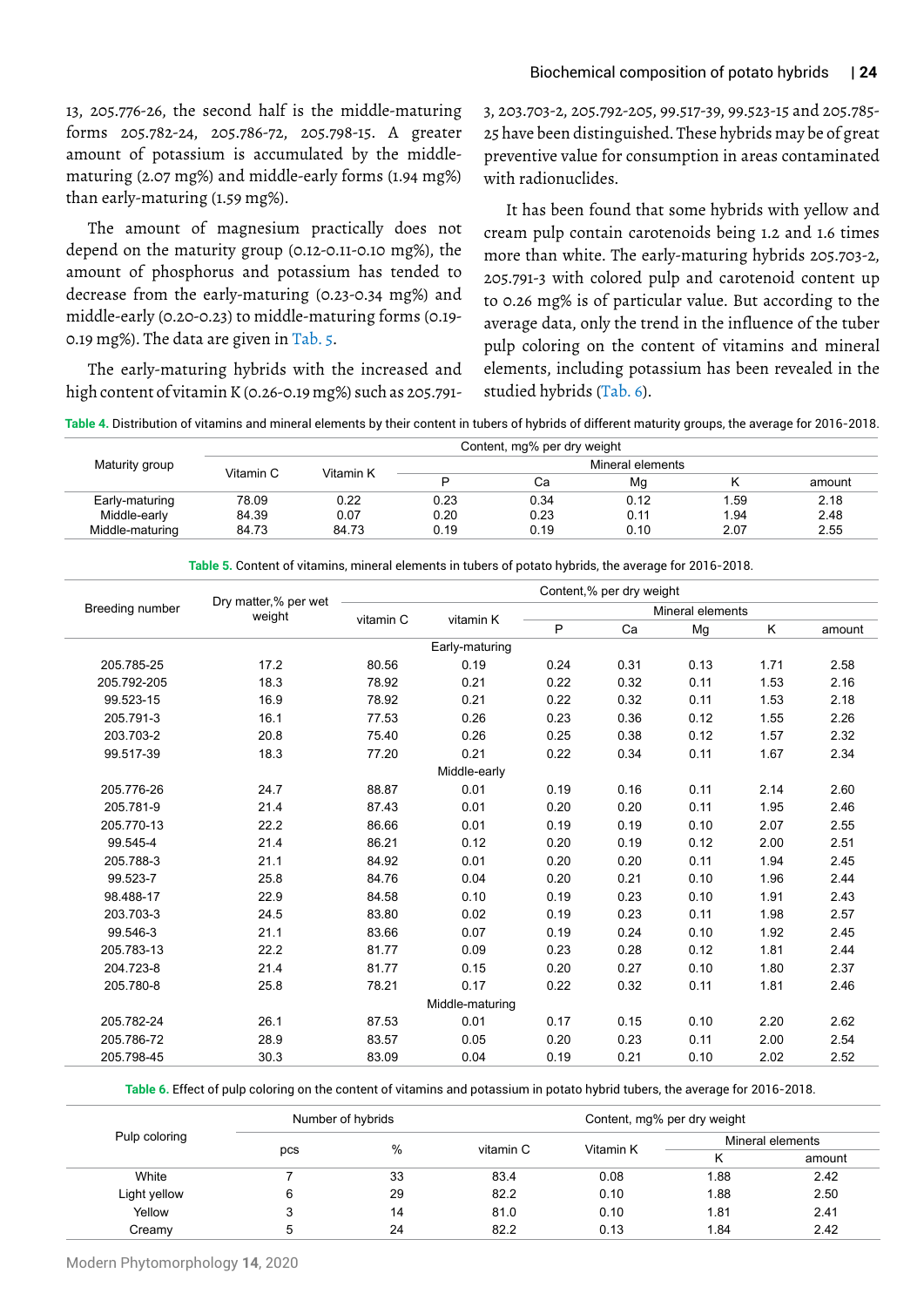|                 |              | Content, cal/100 g product | Output, thousand kcal/ha |      |                          |                          |  |  |  |
|-----------------|--------------|----------------------------|--------------------------|------|--------------------------|--------------------------|--|--|--|
| Maturity group  |              | $±$ to variety             |                          |      | Output, thousand kcal/ha |                          |  |  |  |
|                 | x            |                            |                          |      | $±$ to variety           |                          |  |  |  |
|                 | Honcharivska |                            | Smuhlianka               | x    | Honcharivska             | Smuhlianka               |  |  |  |
| Early-maturing  | 34.2         | $-20.9$                    | $-14.1$                  | 14.9 | $-1.7$                   | $-3.9$                   |  |  |  |
| Middle-early    | 44.1         | $-11.0$                    | $-4.2$                   | 17.7 | $+1.1$                   | $-1.1$                   |  |  |  |
| Middle-maturing | 54.7         | $-0.4$                     | $+6.4$                   | 19.1 | $+2.5$                   | $+0.3$                   |  |  |  |
| Honcharivska    | 55.1         | ٥                          | $\overline{\phantom{0}}$ | 16.6 | 0                        | $\overline{\phantom{0}}$ |  |  |  |
| Smuhlianka      | 48.3         |                            |                          | 18.8 | $\overline{\phantom{0}}$ | 0                        |  |  |  |

**Table 7.** Energy value of the maturity groups of potato hybrids, the average for 2016-2018.

One aspect of potato consumption safety is related to the number of nitrates. It is proved that the value of this indicator in tubers of 48% of hybrids does not exceed the maximum permissible concentration of 140 mg/kg. Such forms include the middle-maturing hybrids-205.782-24, 205.786-72, 205.798-45, a greater number of middleearly-205.776-26, 205.781-9, 99.545-4, 99.523-7, 98.488- 17 and the early-maturing hybrid 205.785-25. Nitrate content in the early-maturing hybrids 99.517-39, 205.792- 205, 205.791-3 has reached 190-185 mg/kg, in the middleearly forms 205.783-13, 205.780-8-170 mg/kg.

The caloric value of potato hybrids taking into account the generally accepted statement that the main energy material of potatoes almost exclusively (96%) is starch and its actual level in the studied hybrids, it is found out that the average calorie content of 100 grams of fresh potato of hybrids is 44 calories, the minimum-30, the maximum-58. The middle-maturing hybrids 205.792- 45, 205.786-72, 205.782-24 with increased (23-21.7%) and middle-early-99.523-7, 205.780-83 with high (19%) starch content are characterized by higher caloric value. Deviations from the maximum value of caloric content of the selected valuable forms and from this indicator of standard varieties are established for other hybrids in terms of maturity groups. In addition, from the point of view of the production of potato hybrids as a food product, with the actual commodity yield, the average potential level of their energy value per area unit can reach up to 19 thousand kcal 22 (Tab. 7).

The data on the energy value of the maturity groups of hybrids and varieties implies the following. The caloric value of the middle-maturing forms is 1.2-1.6 times higher than that of the middle-early and early-maturing ones.

Compared with the energy value of the varieties of Honcharivska (55 cal/100 g) and Smuhlianka (48 cal), the middle-maturing hybrids relative to the Smuhlianka variety had the advantage of 6.4 cal/100 g of the product. With regard to the energy value of a separate group of maturity hybrids per area unit, the middle-maturing and middle-early forms dominated the Honcharivska variety by 2.5 and 1.1 thousand kcal. The same value of the middle-maturing hybrids (19.1 thousand kcal) and the

Smuhlianka variety (18.8 thousand kcal/ha) was found.

#### **Discussion**

Historically, breeding has focused more on yield than quality. The modern realistic approach to potato breeding is to create highly productive intensive varieties with quality indicators, systematized towards product use. The new Sumy potato varieties and hybrids were created to solve the problem of potato globoderosis in the North-Eastern region of Ukraine (Abu Obaid 2017). 43% of forms with increased (58-44 t/ha) and high (43- 40 t/ha) commercial yield, 24%-with increased (23-22%) and high (19%) starch content, protein content (9-8% per dry weight)-14%, vitamin content (89-86 mg% of vitamin C and 0.26-0.19 mg% of vitamin K) and high potassium content (2-2, 2 mg%)-28%, 48% forms with nitrate content less than the maximum permissible concentration, were selected among the new potato hybrids. 57% of hybrids were distinguished according to the possibility of increasing potatoes as a food product per area unit and high consumer quality (Kalita 2017; Gibson 2013).

To compare the assessment of economic viability and biochemical composition of tubers of Sumy potato hybrids, the following study results as of 2018 regarding Belarusian, Ukrainian and other breeding, the varieties and hybrids of which were used as parent forms. The Belarusian breeders (Honcharova N. N.) created inbred potato lines with high stable productivity (more than 1200 g/h up to the 6th generation inclusive), with starch content above 18%, reducing sugars below 0.20% after storage. The systematization of the varieties of Belarusian and Russian hybrids (Chalaia N. A., Rohozin E. V.) breeding for their table use and possible implementation in the trade network was carried out (Abu Obaid 2018).

A new direction of potato breeding has been opened to improve the nutritional value, namely, the creation of varieties with colored pulp and peel, which have a high antioxidant capacity. The Ukrainian (Furdyha M. M.) and Belarusian (Kozlov V. A., Kozlova L. N., Piskun H. I.) scientists proved in 2010-2018 that tubers with purple and red pulp have the antioxidant capacity, which is 2.7 times higher than that of the samples with cream, yellow and white pulp. In tubers with purple peel, this ability is